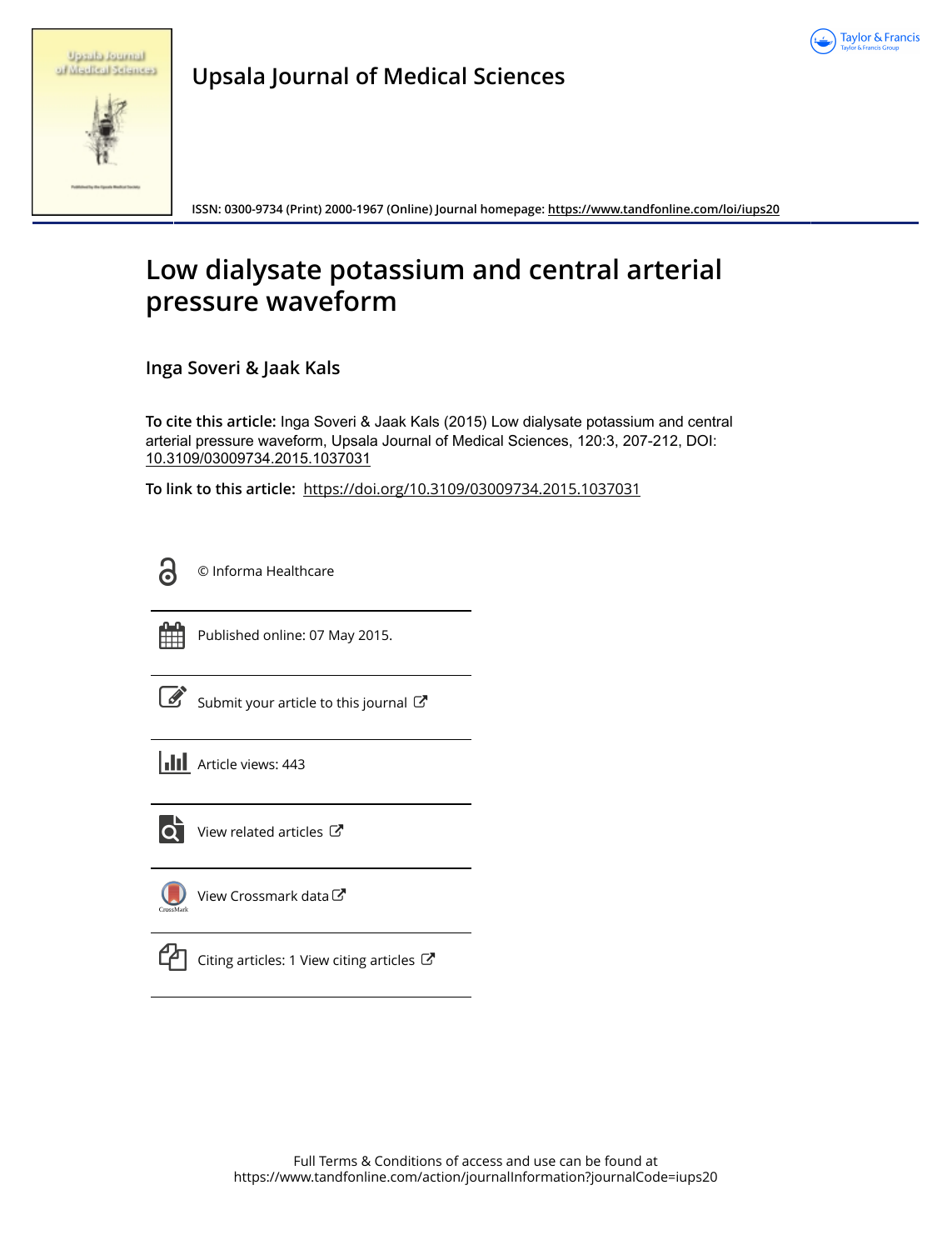### ORIGINAL ARTICLE

# Low dialysate potassium and central arterial pressure waveform

# INGA SOVERI<sup>1</sup> & JAAK KALS<sup>2,3</sup>

<sup>1</sup>Department of Medical Sciences, Uppsala University, Uppsala, Sweden, <sup>2</sup>Institute of Biomedicine and Translational Medicine, Department of Biochemistry, Centre of Excellence for Translational Medicine, University of Tartu, and <sup>3</sup>Department of Vascular Surgery, Tartu University Hospital, Tartu, Estonia

#### Abstract

Background. Cardiovascular mortality is high in hemodialysis (HD) patients. Early arterial pressure wave reflections predict mortality in HD patients, and HD acutely improves the central pressure waveform. Potassium (K) plays a crucial role in cardiac electrophysiology, and patients with end-stage kidney disease depend on HD for neutral K balance. We aimed to study the impact of dialysate K concentrations on central arterial pressure waveform.

Methods. Thirty-three chronic HD patients were studied before and after a HD session, and the prescribed dialysate K concentration was recorded. In a subset of 23 patients without arrhythmias, pulse wave analysis was performed on radial arteries. Nine patients had dialysate K set to 1 mmol/L (group 1), and 14 patients had K set to 2 or 3 mmol/L (group 2). Augmentation index (AIx), defined as difference between the second and first systolic peak divided by central pulse pressure, was used as a measure of arterial stiffness.

Results. HD reduced the AIx in group 1 only ( $p = 0.0005$ ). Likewise, central systolic pressure was reduced in group 1 only ( $p =$ 0.006). The relative reduction of AIx post-HD was significantly higher in group 1 compared with group 2 ( $p < 0.0001$ ). The association between low dialysate K and AIx reduction remained statistically significant after adjustment for variables including the change in central and peripheral systolic pressure and mean arterial pressure.

Conclusion. Low dialysate K is strongly and independently associated with the acute improvement of AIx.

Key words: central pressure augmentation, hemodialysis, potassium

## Introduction

Chronic kidney disease (CKD) is associated with high mortality from cardiovascular disease (CVD), and patients with end-stage kidney disease are exposed to the highest risk [\(1](#page-5-0)). Currently, our possibilities to reduce the risk of CVD in this population are limited because the few treatment trials targeting established CVD risk factors provide no convincing effect on outcome ([2-6\)](#page-5-0). Hemodialysis (HD) patients have a cardiac mortality pattern that differs from the general population. Notably, cardiac arrest accounts for approximately a quarter of all deaths and is more common on the day before dialysis after the weekend HD hiatus [\(7\)](#page-5-0).

Potassium (K) plays a crucial role in cardiac electrophysiology, and patients with end-stage kidney disease depend on HD to maintain neutral K balance. In order to avoid pre-dialysis hyperkalemia, dialysate K is usually adjusted to suboptimal. However, dialysate K of 1 mmol/L is not recommended as a standard in order to avoid high blood-to-bath K gradient [\(8\)](#page-5-0).

Patients in HD have stiff arteries and impaired endothelial function. Left ventricular hypertrophy (LVH) is common and convincingly associated with mortality ([1,9,10](#page-5-0)). Pulse wave analysis (PWA) provides a non-invasive assessment of central pressure waveform, the shape of which is influenced by ventricular ejection, arterial stiffness, and smooth muscle

Correspondence: Inga Soveri MD, PhD, Department of Medical Sciences, Uppsala University Hospital, entr 40, 75185 Uppsala, Sweden. E-mail: [inga.soveri@medsci.uu.se](mailto:inga.soveri@medsci.uu.se)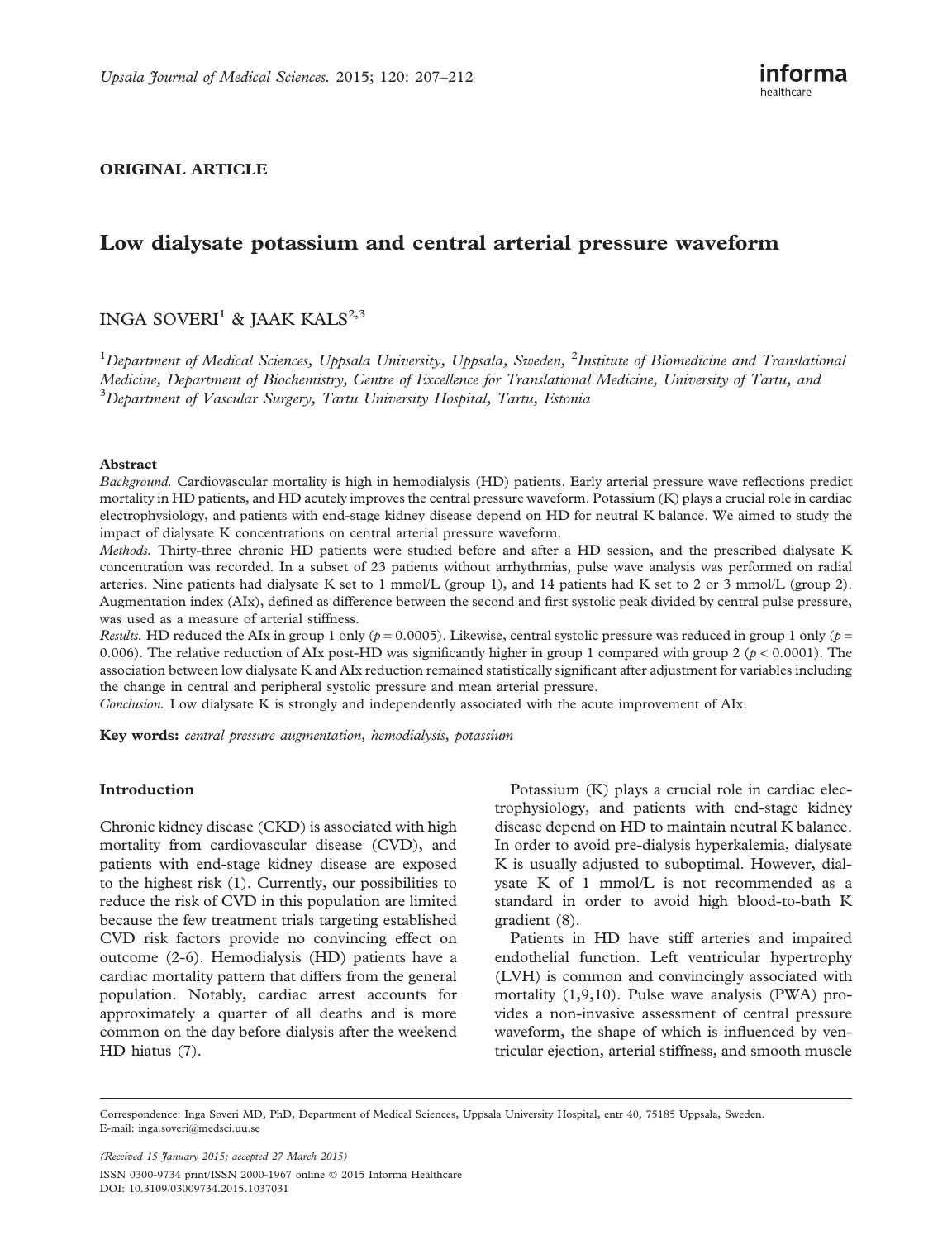tone that influences pressure wave reflection. Increased arterial wave reflections from the periphery leading to augmentation of central systolic blood pressure (BP) increase left ventricular afterload and predispose to LVH [\(11\)](#page-5-0). The effect of a HD session on the improvement of augmentation index (AIx) has previously been reported [\(12-16](#page-6-0)). A rapid decrease in serum K during the initial stage of HD has been shown to translate into a decrease in peripheral resistance ([17\)](#page-6-0). To our knowledge, the impact of dialysate K on AIx changes has not been described. Therefore, we aimed to investigate the association in a single HD session.

#### Methods

#### Subjects

All chronic HD patients in Uppsala who had been on HD for two months or more and had one fistula-free arm were invited to participate. The study was carried out in two dialysis centers in Uppsala, Sweden, in 2003–2004. Criteria for exclusion were: unwillingness to participate, atrial fibrillation, hemodynamic instability at  $>5\%$  of dialyses, HIV, B or C hepatitispositivity, severe anemia, or aortic valve insufficiency. The study was conducted in accordance with the Declaration of Helsinki. All participants provided written informed consent, and the Regional Ethics Review Board in Uppsala approved the trial.

#### Pulse wave analysis

Measurements were performed before the initiation of HD and 10 min after HD. Resting brachial BP was measured in the non-fistula arm using Omron automated sphygmomanometer. PWA to assess arterial stiffness was performed non-invasively using the SphygmoCor apparatus (AtCor Medical, Sydney, Australia). All measurements were taken at least in duplicate in the radial artery of the non-fistula arm using a micromanometer (SPC-301; Millar Instruments, Houston, TX, USA) applying the principle of applanation tonometry to flatten the artery by gentle pressure. The recording place on the wrist was marked to guarantee the repeated measurement from the same site. The aortic pressure waveform was generated from an averaged radial artery waveform (derived from 20 sequentially recorded radial artery waveforms) using a validated transfer function ([18](#page-6-0)). The software allowed to control for the objectivity of measurements by setting quality control parameters on the radial artery waveform recordings. If any of the parameters on a given recording were outside the predetermined acceptable limits

(<100 mV for pulse height, >5% for systolic and diastolic variability), the recording was excluded. The reproducibility of the method in kidney patients has been previously described [\(19\)](#page-6-0). Computerized analysis of the central waveform allows determination of central BP, augmentation pressure, and AIx that is augmentation pressure expressed as percent of the central pulse pressure. Augmentation pressure is an increase in aortic pressure after the peak of blood flow and is determined by ventricular ejection, pulse wave velocity, and reflective properties of the peripheral vessels [\(20](#page-6-0)). Taking into consideration the influence that HD may have on heart rate (HR), AIx was normalized by software to a HR of 75 beats per min.

#### Statistical analysis

Data are expressed as mean  $\pm$  SD for normally distributed variables and median (range) for data with a non-normal distribution. Skewed data was lognormalized. Fisher's exact test was used to detect differences in proportions, and  $t$  test was used to detect differences in means in the groups. Two-tailed paired  $t$  test was used to detect the effects of HD. The correlation between variables was evaluated using Pearson's correlation coefficients.  $p < 0.05$  was regarded as significant.

#### Results

In total, 33 chronic HD patients participated in the study. The dialysis bath buffer consisted of bicarbonate, dialysate calcium range was 1.25–1.5 mmol/L, and K range 1–3 mmol/L. Seven patients were dialyzed with high-flux membranes. All dialysis settings were kept as prescribed with no modifications made for study purposes.

The full set of pre- and post-HD PWA could be obtained from 23 patients, because 10 patients presented with arrhythmias leading to PWA readings outside the predetermined acceptable quality limits.

Nine patients had dialysate K set to 1 mmol/L (group 1,  $n = 9$ ), 10 patients had K set to 2 mmol/ L, and four patients had K set to 3 mmol/L. Due to the small number of patients with dialysate K 3 mmol/L, the patients with dialysate K 2 and 3 mmol/L were studied together as group 2,  $n = 14$ .

Patients in group 1 had longer dialysis vintage, higher pre-HD creatinine, albumin, and triglycerides, and lower HDL-cholesterol [\(Table I](#page-3-0)). A single HD session significantly reduced AIx in group 1  $(p = 0.0005)$  but not in group 2  $(p = 0.5179)$  ([Table](#page-4-0) [II](#page-4-0)). There was an effect of HD on peripheral systolic BP and mean arterial pressure (MAP) reduction in group 1 ( $p = 0.0238$  and  $p = 0.009$ , respectively) but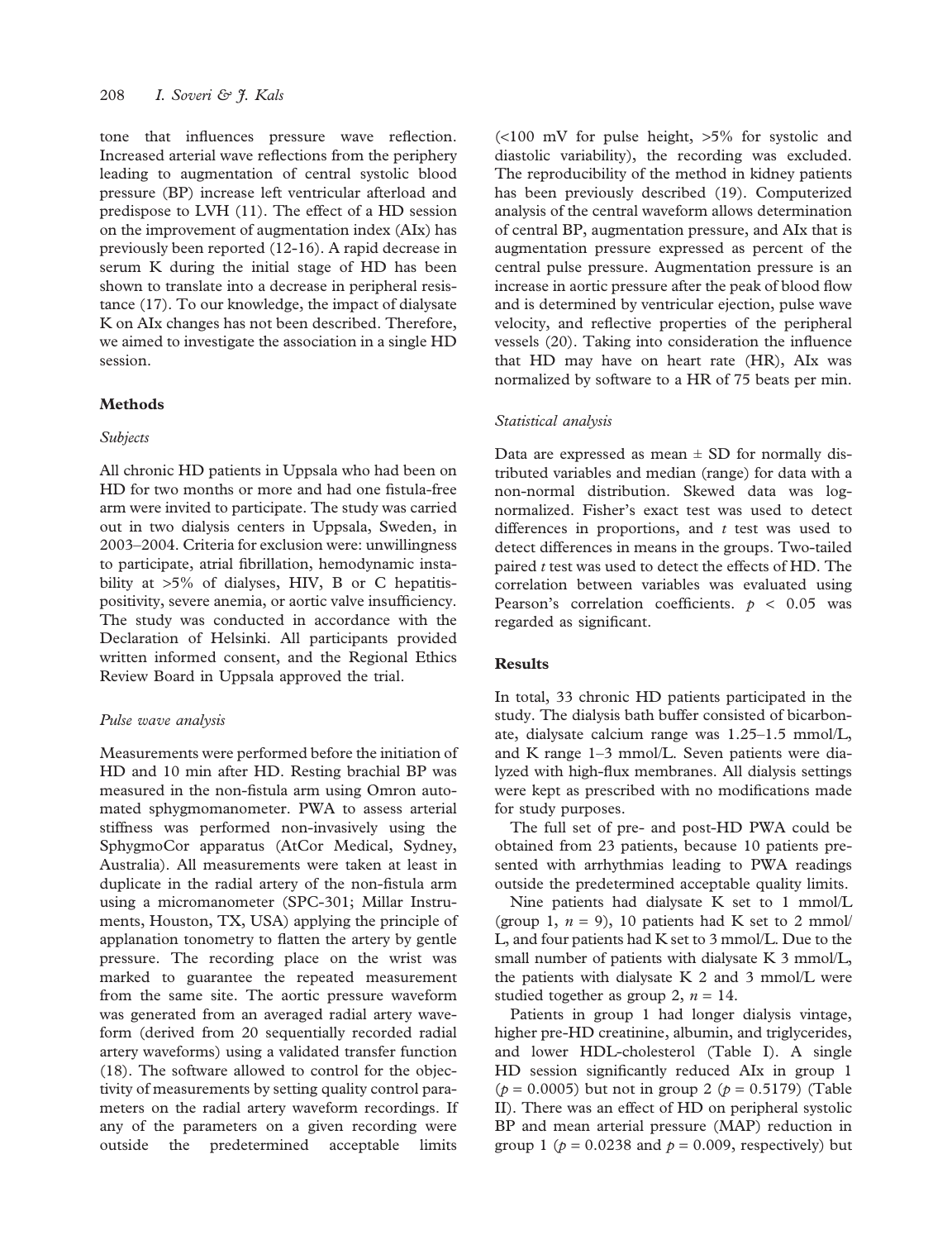|                                          | Dialysate potassium |                             |             |
|------------------------------------------|---------------------|-----------------------------|-------------|
|                                          | $1$ mmol/ $L$       | 2 or 3 mmol/L<br>$(n = 14)$ | $P$ value   |
| Variable                                 | $(n = 9)$           |                             |             |
| Age, years                               | $65.4 \pm 12.8$     | $71.4 \pm 9.3$              | <b>NS</b>   |
| Male                                     | 6(67%)              | $7(50\%)$                   | <b>NS</b>   |
| Height, cm                               | $167.4 \pm 8.0$     | $171.7 \pm 9.3$             | <b>NS</b>   |
| Weight, kg                               | $73 \pm 11$         | $74 \pm 11$                 | <b>NS</b>   |
| Diabetes mellitus                        | $1(11\%)$           | 3(21%)                      | <b>NS</b>   |
| History of cardiovascular disease        | 4(44%)              | 8(57%)                      | <b>NS</b>   |
| Current smoker                           | 2(22%)              | 2(14%)                      | <b>NS</b>   |
| Functioning arteriovenous fistula        | 6(67%)              | 6(43%)                      | <b>NS</b>   |
| LDL, mmol/L                              | $1.9 \pm 0.7$       | $2.2 \pm 0.7$               | <b>NS</b>   |
| $HDL$ , mmol/ $L^a$                      | $1.0(0.9-1.4)$      | $1.4(0.9-2.6)$              | 0.01        |
| Triglycerides, mmol/L                    | $2.3 \pm 0.9$       | $1.5 \pm 0.6$               | 0.02        |
| Creatinine, µmol/L                       | $787 \pm 168$       | $604 \pm 172$               | 0.03        |
| Albumin, g/L                             | $37.6 \pm 2.1$      | $34.5 \pm 3.9$              | 0.05        |
| $CRP$ , mg/L $^a$                        | 8.6(3.4–75)         | $6.5(0.2-89)$               | <b>NS</b>   |
| Parathyroid hormone, pmol/L <sup>a</sup> | $19(13-68)$         | $22(7-62)$                  | <b>NS</b>   |
| Dialysis vintage, months <sup>a</sup>    | $18(5-104)$         | $7.5(2-47)$                 | 0.02        |
| Ultrafiltration per dialysis session, L  | $2.46 \pm 1.5$      | $1.86 \pm 1.0$              | <b>NS</b>   |
| <b>HDF</b>                               | 2(22%)              | 1(7%)                       | $_{\rm NS}$ |
|                                          |                     |                             |             |

<span id="page-3-0"></span>Table I. Characteristics of patients treated with hemodialysis, divided in two groups by concentration of dialysate potassium.

Mean  $\pm$  SD or *n* (%).<br><sup>a</sup> Median (range).

HDF = hemodiafiltration.

not in group 2 [\(Table II](#page-4-0)). Likewise, HD effected a decrease of the central systolic BP in group 1 only ( $p =$ 0.006).

The relative reduction of AIx post-HD was higher in group 1 when compared with group 2 ([Figure 1](#page-4-0)). Also, the relative reduction of central systolic BP and MAP was higher in group 1 when compared with group 2 [\(Figure 2](#page-5-0)).

A more detailed analysis of the effect of HD on AIx revealed that the relative reduction in AIx was higher in patients with dialysate K 1 mmol/L compared with patients with dialysate K 2 mmol/L ( $p < 0.0001$ ) and compared with the group with dialysate K 3 mmol/L  $(p = 0.0129)$ . There was no difference between dialysate groups K 2 and 3 mmol/L ( $p = 0.1405$ ).

After multiple bivariate adjustments (one model per adjusting factor) for dialysis vintage, age, post-HD calcium, HDL-cholesterol, triglycerides, pre-dialysis creatinine, albumin, and changes in central and peripheral systolic BP and MAP, the association between low dialysate K and AIx reduction remained statistically significant ( $p < 0.004$  in all models).

Change in AIx correlated positively with dialysis vintage ( $p = 0.01$ ). However, the association lost its statistical significance after adjustment for HDLcholesterol or albumin.

#### **Discussion**

These observational data demonstrate an independent association between low dialysate K concentration and acute improvement of AIx in prevalent HD patients. To our knowledge, the association has not been described previously, and studies investigating the acute effects of HD on AIx have not accounted for dialysate K [\(12](#page-6-0)-[16\)](#page-6-0).

Mardare et al. investigated the change in AIx intradialytically and found a fall in AIx to be the largest during the first two hours of the dialysis session [\(12\)](#page-6-0). Although dialysate K was not reported in that study, extracellular K reduction is, as a rule, most pronounced at the beginning of the dialysis session. The authors also reported that plasma K pre-HD did not correlate with a decrease in AIx ([12\)](#page-6-0).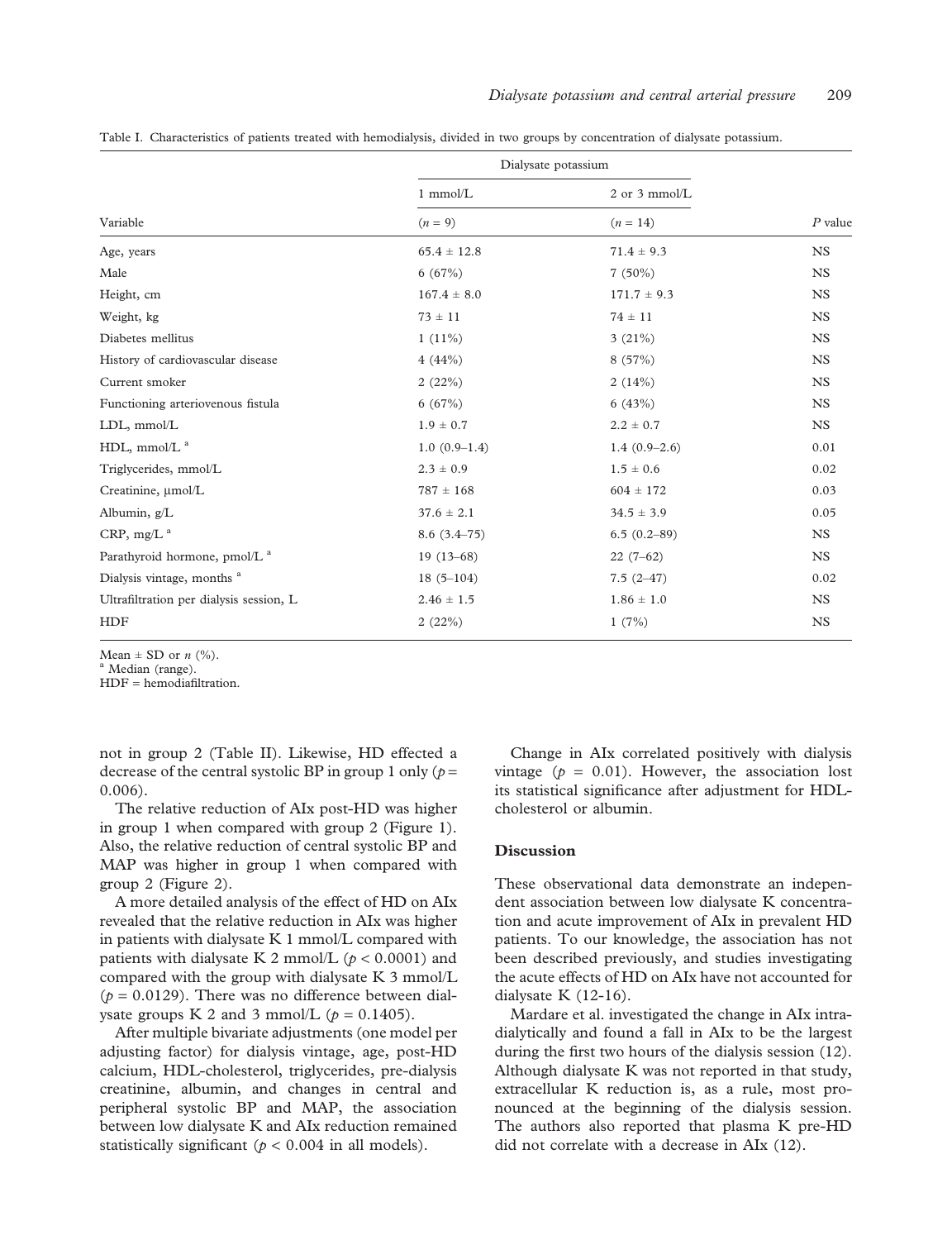## <span id="page-4-0"></span>210 I. Soveri & J. Kals

|                |                       | Dialysate potassium   |                             |             |
|----------------|-----------------------|-----------------------|-----------------------------|-------------|
|                |                       | 1 mmol/L<br>$(n = 9)$ | 2 or 3 mmol/L<br>$(n = 14)$ | $P$ value   |
| Variable       |                       |                       |                             |             |
| $\rm A I x$    | Before dialysis, %    | $31 \pm 9.5$          | $24 \pm 8.0$                | 0.089       |
|                | After dialysis, %     | $17 \pm 6.1$          | $23 \pm 8.1$                | 0.064       |
| Peripheral SBP | Before dialysis, mmHg | $162 \pm 26$          | $151 \pm 24$                | <b>NS</b>   |
|                | After dialysis, mmHg  | $141 \pm 24$          | $148 \pm 28$                | <b>NS</b>   |
| Peripheral DBP | Before dialysis, mmHg | $81 \pm 15$           | $78 \pm 10$                 | NS          |
|                | After dialysis, mmHg  | $77 \pm 19$           | $81 \pm 10$                 | <b>NS</b>   |
| <b>MAP</b>     | Before dialysis, mmHg | $110 \pm 20$          | $101 \pm 11$                | <b>NS</b>   |
|                | After dialysis, mmHg  | $96 \pm 19$           | $102 \pm 15$                | <b>NS</b>   |
| Heart rate     | Before dialysis, bpm  | $70 \pm 12$           | $71 \pm 11$                 | <b>NS</b>   |
|                | After dialysis, bpm   | $75 \pm 11$           | $71 \pm 10$                 | NS          |
| Central SBP    | Before dialysis, mmHg | $151 \pm 29$          | $136 \pm 22$                | <b>NS</b>   |
|                | After dialysis, mmHg  | $123 \pm 23$          | $134 \pm 26$                | <b>NS</b>   |
| Central DBP    | Before dialysis, mmHg | $83 \pm 16$           | $78 \pm 10$                 | <b>NS</b>   |
|                | After dialysis, mmHg  | $78 \pm 19$           | $82 \pm 11$                 | $_{\rm NS}$ |

Table II. Hemodynamic parameters in patients treated with hemodialysis, divided in two groups by concentration of dialysate potassium.

 $Mean \pm SD$ .

AIx = augmentation index at heart rate 75 bpm; DBP = diastolic blood pressure; MAP = mean arterial pressure; SBP = systolic blood pressure.

Clearly, low dialysate K is not recommended, and our study is based on historical data from the period when the current recommendations had not yet been adopted ([8](#page-5-0)). The pronounced improvement of AIx in the low dialysate K group in the current study should be considered as an acute phenomenon and not extrapolated to long-term benefit. In fact, pre-HD AIx in the study groups did not differ, and a return of



Figure 1. Relative change of augmentation index in the two study groups (Group  $1 =$  dialysate potassium 1 mmol/L; Group  $2 =$ dialysate potassium 2 or 3 mmol/L) is presented using a boxplot with the square representing the 25th–75th percentile, the T-lines the 10th–90th percentile, and the circles representing observations <10th and >90th percentile.

AIx to pre-HD levels at 24–48 h after HD has previously been described ([13\)](#page-6-0).

The mechanisms leading to the reduction of AIx when extracellular potassium is acutely lowered remain unclear. In animal models, acute hypokalemia results in vasoconstriction mediated by the endothelium and an increase in myocardial contractility, and an increase in plasma K reverses the effect [\(21,22\)](#page-6-0). Patients dialyzed with low K have been described to develop prolonged QT interval which, in turn, exposes the patients to the risk for sudden cardiac death [\(23](#page-6-0)). Longer QT interval is associated with higher AIx in the general population and therefore cannot explain the association between low dialysate K and pronounced AIx reduction ([24\)](#page-6-0).

A previous study investigating hemodynamic consequences of rapid K lowering in HD reports a decrease in systolic and mean BP, mediated by a decrease in peripheral resistance [\(17](#page-6-0)). Clearly, BP is a critical factor affecting the amplitude of the wave reflected at peripheral sites and thereby AIx. In the current study, the association between low dialysate K and AIx reduction remained statistically significant after adjustment for changes in central and peripheral systolic BP or MAP. This indicates that the decrease in AIx may be caused by alterations at the level of small arteries resulting in elevated wave reflection coefficients, without modification of the total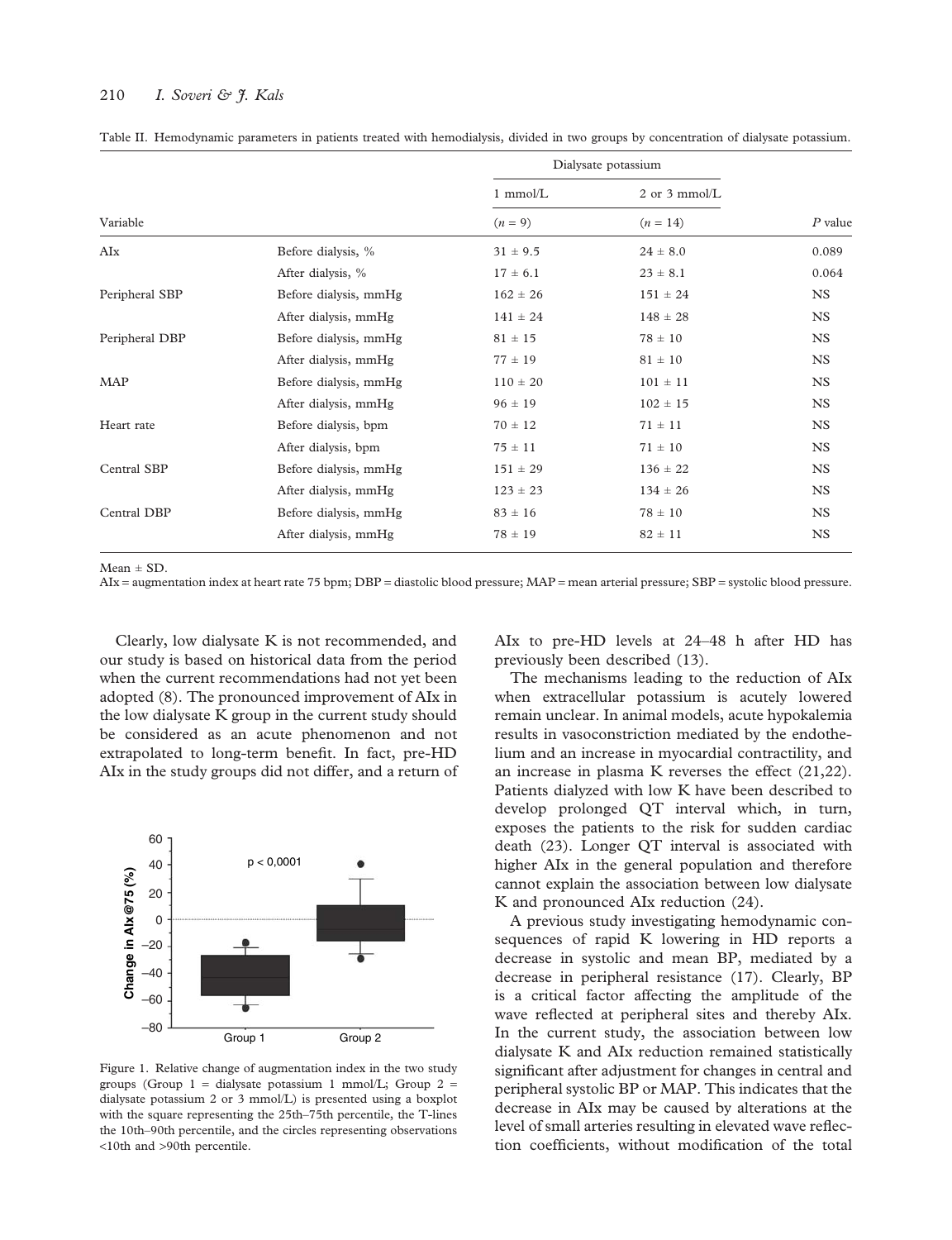<span id="page-5-0"></span>

Figure 2. Boxplots of relative change of central systolic pressure and mean arterial pressure in the two study groups. A: Relative change of central systolic pressure. B: Relative change of mean arterial pressure. (Group 1 = dialysate potassium 1 mmol/L; Group 2 = dialysate potassium 2 or 3 mmol/L). The square represents the 25th–75th percentile, the T-lines the 10th–90th percentile, and the circles representing observations <10th and >90th percentile.

peripheral resistance [\(16](#page-6-0)). It has previously been demonstrated that HD does not affect pulse wave velocity (PWV) [\(16](#page-6-0)). We have no data concerning systemic vascular resistance or PWV in the studied cohort and, therefore, can only speculate that factors other than large artery stiffness contribute.

The observational nature of the study is an obvious limitation. It is conceivable that low dialysate K was prescribed to patients with highest pre-HD plasma K. This, in turn, may indicate that these patients were better nourished. We adjusted for factors related to nutrition status, but the association between dialysate K and AIx remained significant. We have no data on plasma K pre- and post-HD, and the lack of registration of blood-to-bath K gradient in parallel with serial recordings of AIx and pH in the course of HD is also a limitation. Ideally, a prospective cross-over design with dialysate K modifications would have been preferred; however, results from this small cross-sectional study were robust.

In conclusion, low dialysate K is strongly and independently associated with the acute improvement of AIx. The pathophysiological mechanisms responsible for the acute phenomenon remain to be elucidated. Future studies investigating AIx in HD patients will hopefully clarify the impact of dialysate K concentrations.

#### Funding

The study was supported by grants from the Swedish Society of Nephrology and Swedish Kidney Association.

**Declaration of interest:** The authors report no conflicts of interest. The authors alone are responsible for the content and writing of the paper.

#### References

- 1. Sarnak MJ, Levey AS, Schoolwerth AC, Coresh J, Culleton B, Hamm LL, et al. [Kidney disease as a risk factor for develop](http://www.ncbi.nlm.nih.gov/pubmed/14581387?dopt=Abstract)[ment of cardiovascular disease: a statement from the American](http://www.ncbi.nlm.nih.gov/pubmed/14581387?dopt=Abstract) [Heart Association Councils on Kidney in Cardiovascular](http://www.ncbi.nlm.nih.gov/pubmed/14581387?dopt=Abstract) [Disease, High Blood Pressure Research, Clinical Cardiology,](http://www.ncbi.nlm.nih.gov/pubmed/14581387?dopt=Abstract) [and Epidemiology and Prevention](http://www.ncbi.nlm.nih.gov/pubmed/14581387?dopt=Abstract). Circulation. 2003;108: 2154–69.
- 2. Holdaas H, Fellstrom B, Jardine AG, Holme I, Nyberg G, Fauchald P, et al. Effect of fl[uvastatin on cardiac outcomes in](http://www.ncbi.nlm.nih.gov/pubmed/12814712?dopt=Abstract) [renal transplant recipients: a multicentre, randomised,](http://www.ncbi.nlm.nih.gov/pubmed/12814712?dopt=Abstract) [placebo-controlled trial](http://www.ncbi.nlm.nih.gov/pubmed/12814712?dopt=Abstract). Lancet. 2003;361:2024–31.
- 3. Wanner C, Krane V, Marz W, Olschewski M, Mann JF, Ruf G, et al. [Atorvastatin in patients with type 2 diabetes](http://www.ncbi.nlm.nih.gov/pubmed/16034009?dopt=Abstract) [mellitus undergoing hemodialysis.](http://www.ncbi.nlm.nih.gov/pubmed/16034009?dopt=Abstract) N Engl J Med. 2005;353: 238–48.
- 4. Fellstrom BC, Jardine AG, Schmieder RE, Holdaas H, Bannister K, Beutler J, et al. [Rosuvastatin and cardiovascular](http://www.ncbi.nlm.nih.gov/pubmed/19332456?dopt=Abstract) [events in patients undergoing hemodialysis](http://www.ncbi.nlm.nih.gov/pubmed/19332456?dopt=Abstract). N Engl J Med. 2009;360:1395–407.
- 5. Baigent C, Landray MJ, Reith C, Emberson J, Wheeler DC, Tomson C, et al. [The effects of lowering LDL cholesterol with](http://www.ncbi.nlm.nih.gov/pubmed/21663949?dopt=Abstract) [simvastatin plus ezetimibe in patients with chronic kidney](http://www.ncbi.nlm.nih.gov/pubmed/21663949?dopt=Abstract) [disease \(Study of Heart and Renal Protection\): a randomised](http://www.ncbi.nlm.nih.gov/pubmed/21663949?dopt=Abstract) [placebo-controlled trial](http://www.ncbi.nlm.nih.gov/pubmed/21663949?dopt=Abstract). Lancet. 2011;377:2181–92.
- 6. EVOLVE Trial Investigators. Chertow GM, Block GA, Correa-Rotter R, Drueke TB, Floege J, et al. Effect of cinacalcet on cardiovascular disease in patients undergoing dialysis. N Engl J Med. 2012;367:2482–94.
- 7. Ostermann M. [Cardiac arrests in hemodialysis patients:](http://www.ncbi.nlm.nih.gov/pubmed/18379526?dopt=Abstract) [an ongoing challenge](http://www.ncbi.nlm.nih.gov/pubmed/18379526?dopt=Abstract). Kidney Int. 2008;73:907–8.
- 8. Weisberg LS, Rachoin JS. [The safety of low-potassium dial](http://www.ncbi.nlm.nih.gov/pubmed/21166879?dopt=Abstract)[ysis.](http://www.ncbi.nlm.nih.gov/pubmed/21166879?dopt=Abstract) Semin Dial. 2010;23:556–60.
- 9. London G, Guerin A, Pannier B, Marchais S, Benetos A, Safar M. [Increased systolic pressure in chronic uremia. Role of](http://www.ncbi.nlm.nih.gov/pubmed/1618545?dopt=Abstract) [arterial wave re](http://www.ncbi.nlm.nih.gov/pubmed/1618545?dopt=Abstract)flections. Hypertension. 1992;20:10–19.
- 10. Joannides R, Bakkali EH, Le Roy F, Rivault O, Godin M, Moore N, et al. Altered fl[ow-dependent vasodilatation of](http://www.ncbi.nlm.nih.gov/pubmed/9430862?dopt=Abstract) [conduit arteries in maintenance haemodialysis.](http://www.ncbi.nlm.nih.gov/pubmed/9430862?dopt=Abstract) Nephrol Dial Transplant. 1997;12:2623–8.
- 11. Vlachopoulos C, Aznaouridis K, O'Rourke MF, Safar ME, Baou K, Stefanadis C. [Prediction of cardiovascular events and](http://www.ncbi.nlm.nih.gov/pubmed/20197424?dopt=Abstract) [all-cause mortality with central haemodynamics: a systematic](http://www.ncbi.nlm.nih.gov/pubmed/20197424?dopt=Abstract) [review and meta-analysis](http://www.ncbi.nlm.nih.gov/pubmed/20197424?dopt=Abstract). Eur Heart J. 2010;31:1865–71.